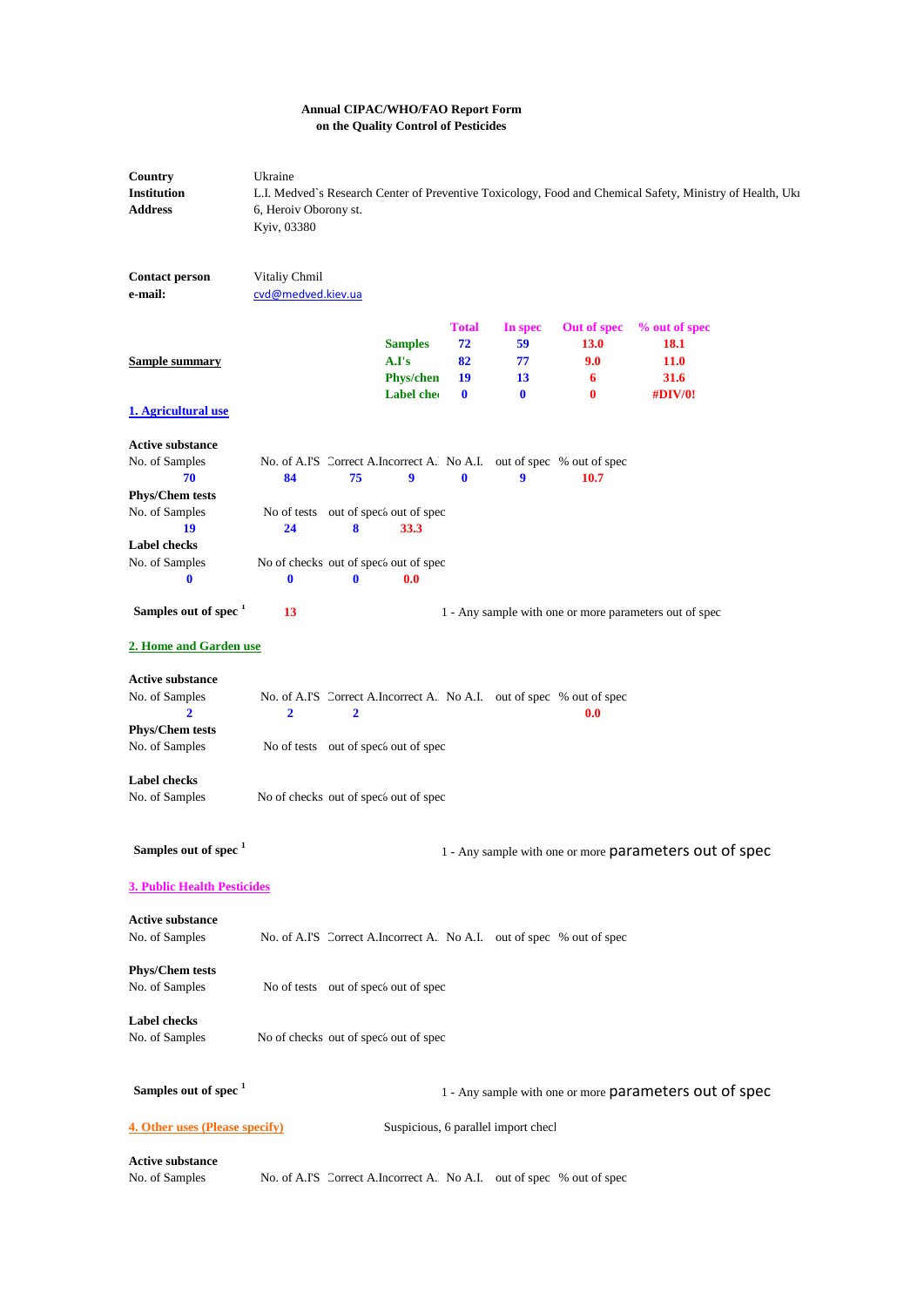No. of Samples No of tests out of spec<sup>5</sup> out of spec

**Label checks**

No. of Samples No of checks out of spec<sup>6</sup> out of spec

**Samples out of spec <sup>1</sup>**

1 - Any sample with one or more parameters out of spec

PT's participated in:

Collaborative trials participated in: